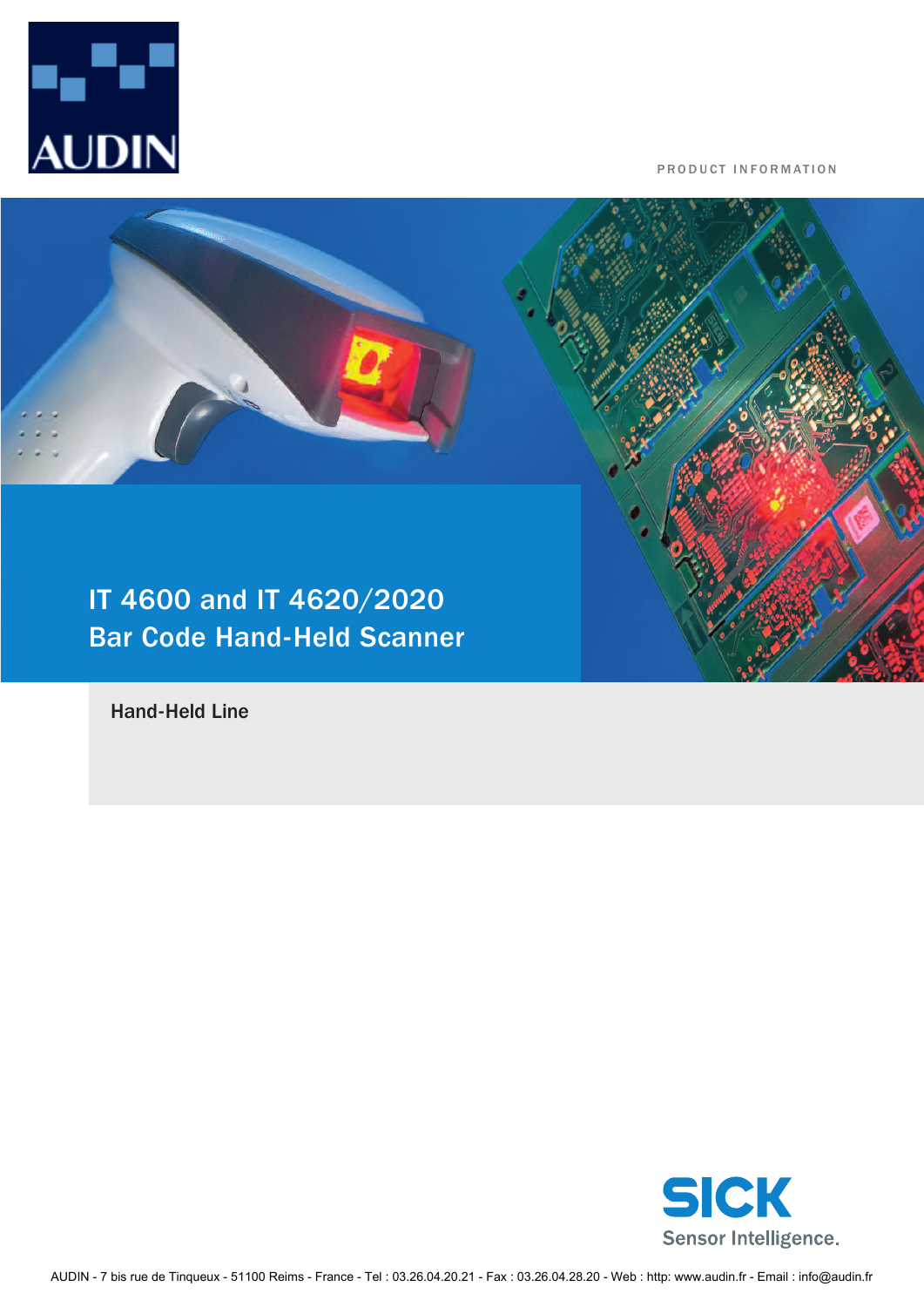# IT 4600 Bar Code Hand-Held Scanner

### IT 4600 – Identification of 2-D Codes with new Adaptus<sup>™</sup> Imaging **Technology**

SICK has positioned the IT 4600 as a solution for the future market of 2-D code identification.

The hand-held scanner IT 4600 identifies reliably two-dimensional (2-D) symbologies (e.g. Data Matrix) and even all popular linear bar codes or stacked bar codes (e.g. Code 128 or PDF 417). In addition this unit is also able of automatically capturing OCR fonts, signatures and standard text.

A new innovative, minimised matrix camera technology combined with extremely improved decode algorithms facilitates high performance code and font identification. This video technology is also building the basis for omnidirectional scanning for any code symbology.

The IT 4600 has no moving parts, the housing is mounted with steel screws and is protected against impact by rubber bumpers. These measures result in a high degree of robustness and stability.

The universally designed data transmission interface enables any connection of the IT 4600 to the most common PCs or terminals. The handheld scanner transmits the decoded information to a terminal or host over keyboard wedge/emulation, RS 232, USB or wand emulation for further processing.

Its ergonomic design, robustness, fast and reliable identification of 1-D and 2-D codes make the IT 4600 the ideal choice for daily applications in offices, warehouses, logistics and for light industrial environment.

#### Your benefits:

- Fast and reliable identification of poor quality matrix codes
- Identification of all popular linear bar codes
- OCR font identification
- Bright intuitive aiming line
- Omnidirectional scanning
- Connection to various interfaces ■ Easy-to-use due to configuration via bar codes
- Setup software for easy and clear programming

#### The IT 4600 at a glance:

- Reading distance up to 315 mm Optical and acoustic
- good read signal
- Manual trigger
- Flash memory for software update
- Robust, compact housing
- Ergonomic design
- 3 years warranty

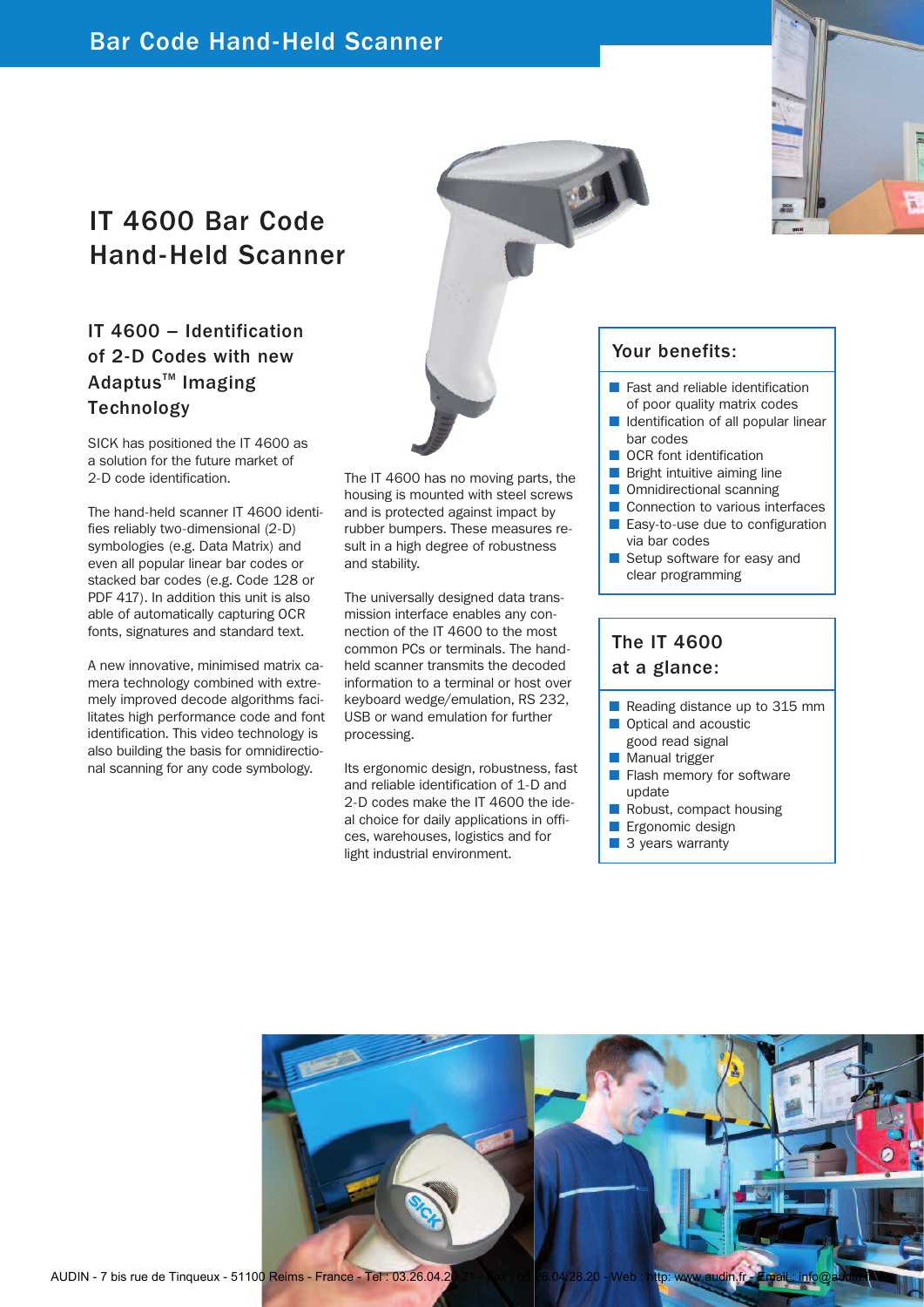

#### IT 4620/2020 – Cordless identification of 2-D codes with Bluetooth<sup>™</sup>

The most outstanding feature of the IT 4620 hand-held scanner is the cordless data transmission via Bluetooth<sup>™</sup>. After successfully reading a bar code the decoded data is transmitted over a cordless connection to the paired IT 2020 base station.

The integrated Matrix camera makes it possible to read all common 1-D and 2-D codes omnidirectionally, meaning independantly from code orientation.

The automatic RF connection allows transmissions of up to 10 m. Beyond this operating range the scanner automatically makes use of a so-called batch function. By using this function it is possible to buffer up to 500, 12-digit bar codes within the scanner. After re-entering the operating range, the stored data is transmitted to the base unit, following the FIFO-method. Through this the roaming radius of the operator increases dramatically. Additionally safety conditions are improved because accidents as a result of cables becoming entangled in equipment and machinery can be eliminated.

The base station IT 2020 optionally supports up to 7 cordless scanners IT 4620 simultaneously – each can be programmed to solve various application tasks. An universally designed data transmission interface allows the base station to be connected to most

common PCs or terminals. The decoded information is then transmitted to a terminal or host over keyboard wedge/emulation, RS 232, USB or wand emulation for further processing.

Using Bluetooth<sup>™</sup> technology the IT 4620 allows direct communication with other Bluetooth<sup>™</sup> devices. A separate charging station ensures the scanners can be recharged when not in use.

For RF communication between the hand-held scanner IT 4620 and the base station IT 2020 a very robust data transmission based on adaptive frequency hopping at the 2.4 GHz ISM band is used. Interference between WLAN, other Bluetooth™ or 433/908 MHz systems can be excluded.

The power supply of the hand-held scanner IT 4620 is based on a lithiumion battery pack, which allows a long operating time without memory effects. The base station IT 2020 works simultaneously as charging station.

The innovative combination of Bluetooth<sup>™</sup> RF technology, ergonomic design, robustness, fast and reliable identification of 1-D and 2-D codes makes the IT 4620 the ideal choice for daily applications in offices, warehouses, logistics and for light industrial environments.

#### Your benefits:

- Increased mobility of the operator
- Omnidirectional identification of 1-D and 2-D codes
- License-free RF system delivers fast and reliable communication
- Lithium-ion battery pack without memory effect
- Integrated algorithms for OCR-identification
- Communication, charging and stand functionality in one base
- Optionally up to 7 scanners communicate with one base station

#### The IT 4620/2020 at a glance:

- Cordless identification of all common 1-D and 2-D codes
- 10 m RF operating radius
- Buffering of bar codes beyond operating range
- 2.4 GHz radio frequency with frequency hopping acc. to  $B$ luetooth<sup>™</sup> V<sub>1.2</sub>
- 3 years warranty